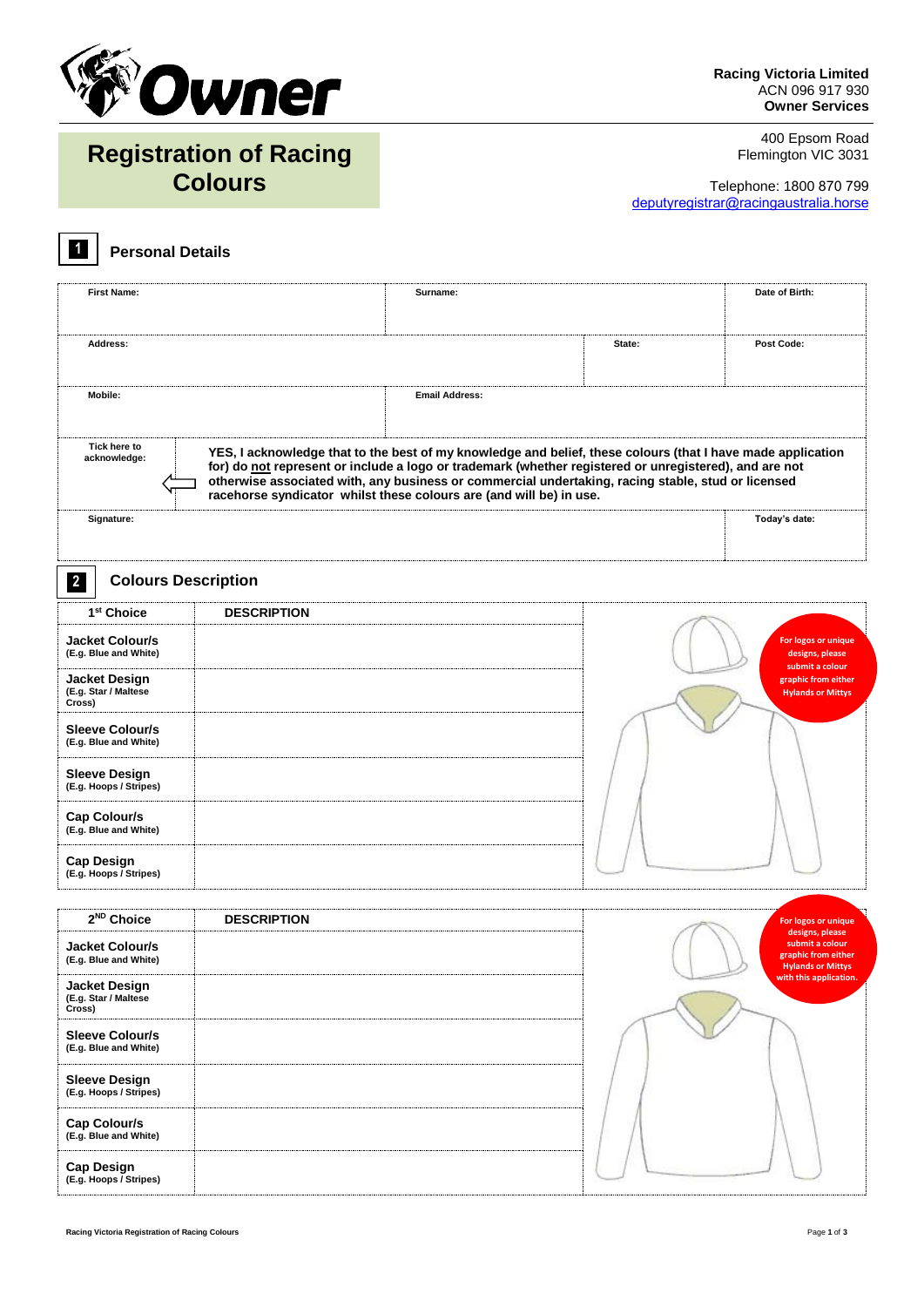**Conditions and Patterns** 

**3**

- 1. All designs/patterns are subject to approval by Racing Victoria;
- 2. All horses racing at Victorian race meetings must display registered racing colours. The colours must be registered by a Principal Racing Club within Australia or recognised Turf Authority overseas;
- 3. They must be identical when viewed from back to front and from side to side;
- 4. Single jacket colours will not be accepted therefore additional designs such as hoops, stripes, diamonds, arm bands etc. must be included within the design;
- 5. A maximum of two (2) letters can only be displayed on the Jacket;
- 6. Single letters must be a minimum of 20cm height & 20cm width;
- 7. Double letters must be a minimum of 15cm height & 12cm width;
- 8. Hoops, stripes, V's and braces must not be less than 5cm wide in the material itself;
- 9. Multiple spots, stars, diamonds, checks, sashes and armbands must not be less than 10cm wide;
- 10. Bands must not be less than 15cm wide;
- 11. Single diamonds (One on the front and one on the back) must not be less than 30cm by 20cm;
- 12. Single spots must not be less than 20cm in diameter;
- 13. Other unusual motifs should use the above sizes as a guide;
- 14. There are no restrictions on design other than numerals, words, offensive motifs and use of commercial property (registered logos, trademarks);
- **15. All single colour jacket combinations have been registered; multiple colours on jackets are required.**